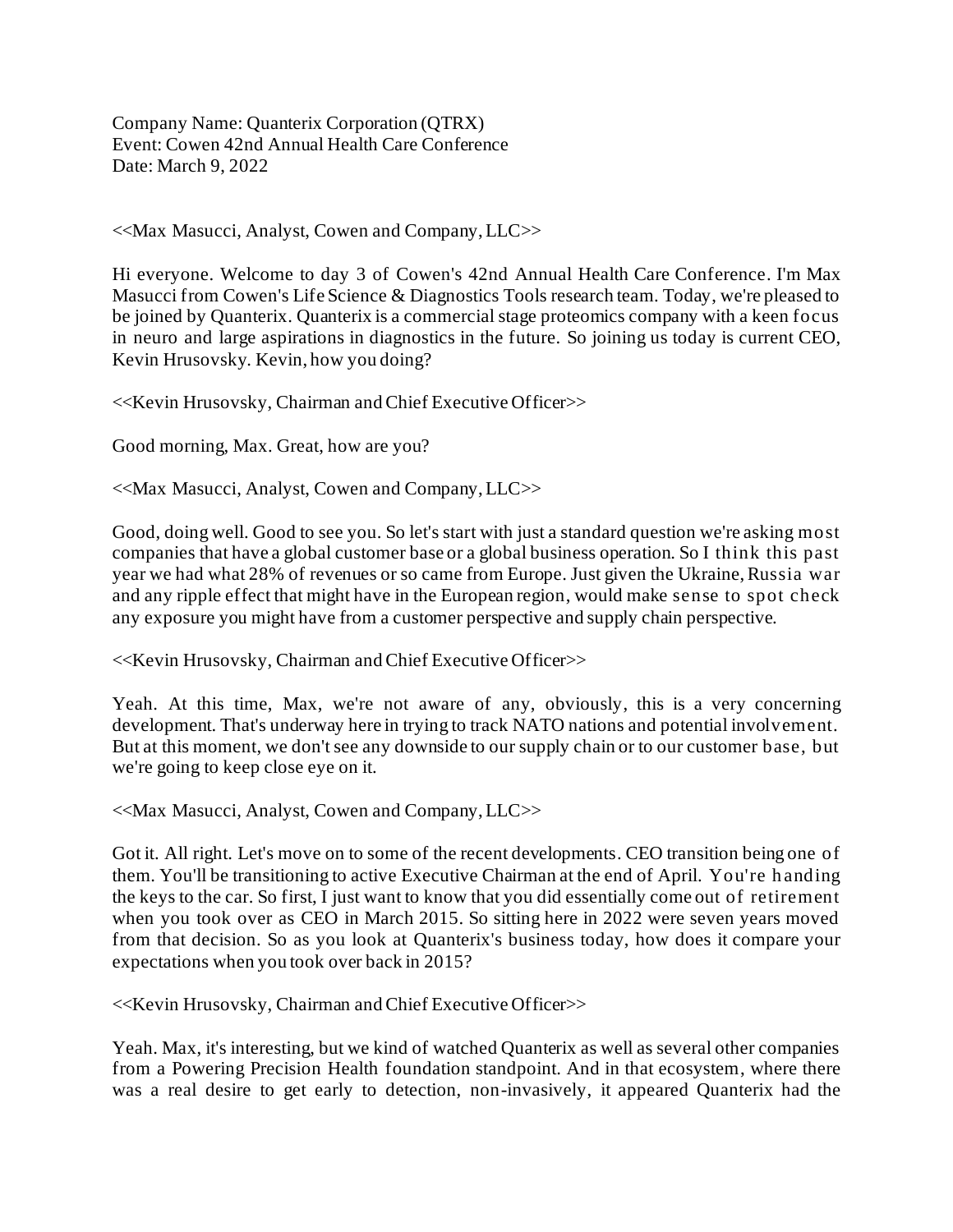technology that really could bring a lot of value and move the needle around that vision. And so , I would say, seven years later, we look back and it really has been an incredible ride. And the foundation, we think is now set particularly now that you see the recent announcement of the Lilly deal that further validates just exactly the impact that these biomarkers can make both to the research world, where you're trying to get drugs developed and approved and being able to recruit patients and enhance cohorts using biomarkers. Then to then transition to help the payers have ways to screen the appropriate patients that will have response into the drug and into monitor drug performance on the patient with a non-invasive scalable technology.

And I think that, from all vantage points, we decided to go into neuro first, primarily because we know pharma really needs our support to get an Alzheimer drug across the goal line, trying to move earlier and earlier before dementia in the overall cohort enhancement and recruitment. So we're very courage that this particular area of neuro in Alzheimer's is not only showcasing the ability for these biomarkers to play the role for drug development that we had hoped. But it also, I think, is beginning to reveal the potential that the payers see in utilizing these technologies to really bring more merit and better outcomes more efficiently.

So we're pretty well in a very -- strong position at this point, working with both pharma, NIH, FDA with our breakthrough designation, as well as the payers. So I think we've feeling really good where we've been able to advance and feel like we're at a great moment. So evolve into more of a strategic role navigating the ecosystem across these different constituencies and this jigsaw puzzle of commercialization, while Masoud an incredibly talented leader who evidenced this in his work at PerkinElmer, as well as for the last nine months inside of Quanterix. We feel, he's very prepared and really ready to take on the operational responsibilities to allow this company to continue scaling at the pace that it's scaling.

<<Max Masucci, Analyst, Cowen and Company, LLC>>

That's great. And we've known each other for a long time. Yes, if there's one thing I know it's that you're an absolute workhorse. So I think that that may be a reason why the new role is active Executive Chairman. So I just want to get a sense for how hands on you plan to be going forward and how you plan to use any new bandwidth. You might have as you transition away f rom the day to day.

<<Kevin Hrusovsky, Chairman and Chief Executive Officer>>

Yeah. So the concept of working in a business operationally to working on a business strategically is a pretty important transition for any company and making sure we had much of the framework established to enable the next level of opportunity. And I think when you look carefully at the Lilly deals, both the licensing of a very formable antibody care for Phosphotau217, I think many felt we would not be able to get a license to that and have the ability to emerge a research product, an ultimate IBD product that with the FDA that couldn't be utilized by other pharma companies. To me is a good framework, also the Phospho-tau P-tau181 breakthrough device designation from the FDA for single site IBD triaging.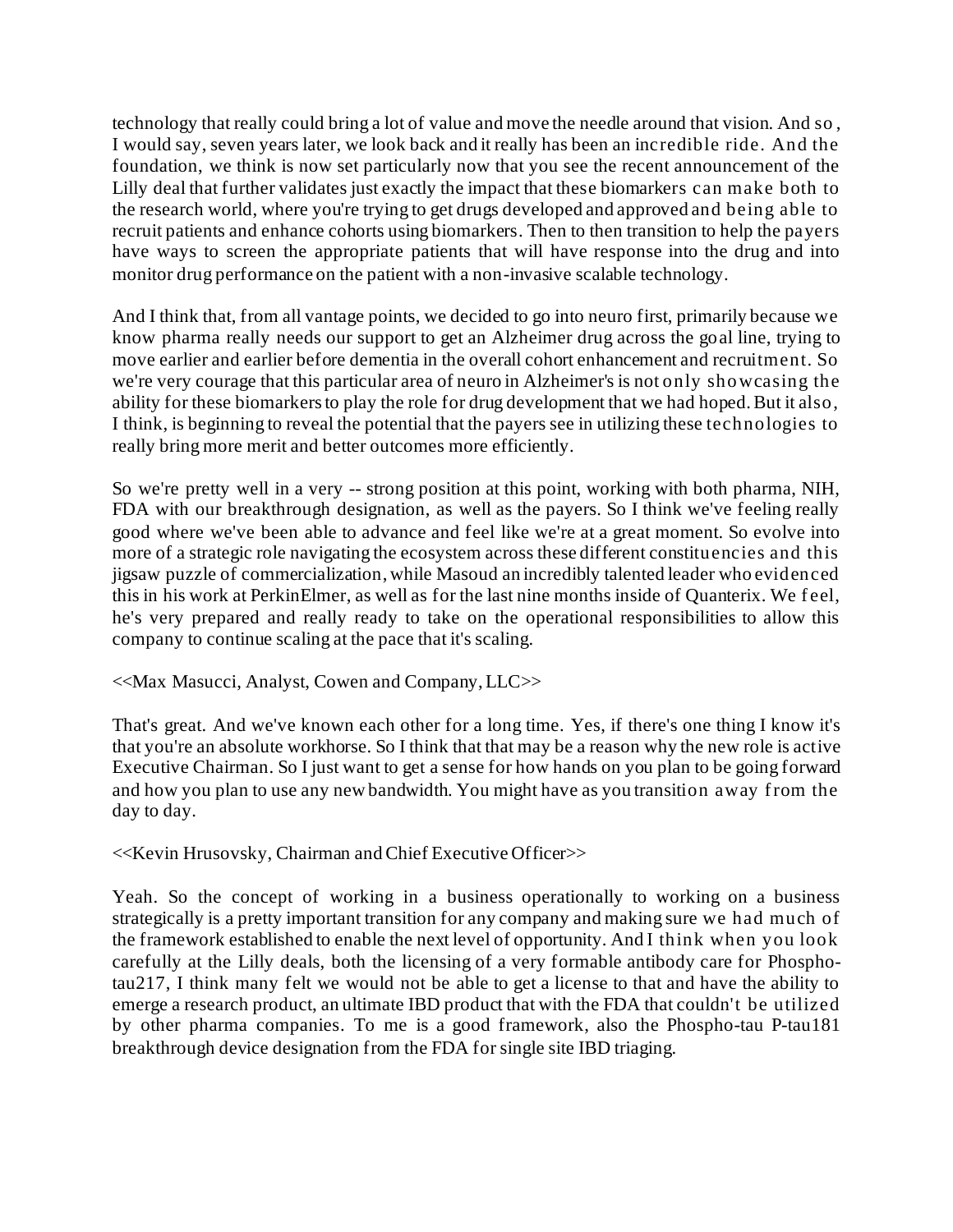We also think that is a great foundational point. And we now know that there's 300 A lzheimer trials underway, which we're really only in one. And there's been important data since the approval of ADUHELM from Biogen that they reported out. They went back and utilized us after the approval to utilize the P-tau181. And I think that their data correlates with actually some promising cognitive impairment improvement. We actually believe that the framework is set for a strategic opportunity for someone like myself to help bridge these different constituencies, help further position this technology and this ecosystem while Masoud is very prepared to take on the daily response. So I will be active strategically. We think this is an additive to our overall capacity. We also have a very experienced and season Board that I'm very excited about that we'll play a role as well as we continue to evolve. What we think is a very substantial value creation opportunity.

## <<Max Masucci, Analyst, Cowen and Company, LLC>>

Yeah. Let's spend some time on the Lilly deal. You provide with the non-exclusive world wide license to their P-tau217 antibody technology for RUO offerings and future IBD applications. So now that you have, let's start with RUO now that you have the license, what sort of demand do you expect to see for P-tau217 and how your -- how does your -- do you have the ability to manufacture enough tests to meet the expected demand you might see in RUO markets?

## <<Kevin Hrusovsky, Chairman and Chief Executive Officer>>

Yeah. We actually do believe that by year end we have a shot of launching the RUO product for 217. Now that we have a source of the antibodies, we also are working with other pharmas. There was other 217 antibody pairs that we're also looking for and looking at to continue to enhance. We're also considering the relative role of pTau-181 versus the 217. And we're seeing merits for both of them. They have unique and differentiated benefit that they bring to the overall opportunity to move Alzheimer drugs across the goal line. There was a major article written yesterday around the pTau-217 clock that describes that at a certain point when pTau-217 becomes greater than 3.2% of the overall phosphorylated tau, there's a trigger where plaque then starts to form on the brain.

So we're actually seeing the Alzheimer's in these publications even before brain deposits earlier in the pathology when it's a positive in the spinal tap, but not in the brain deposits. And these are all opportunities. We think across the research and across the pharmas to further enhance their pipelines and move forward Alzheimer therapy. So I do think that demand should be strong, not only for 181 and 4-Plex, it includes the GFAP and NFL in the amyloid beta 1442, but also for these phosphorylated tau. So we do think that the workout we had with NIH on COVID and they're investing in us for a \$20 million to scale COVID testing has further enhanced our overall manufacturing capabilities, still got a lot of work to do. But Masoud is deepening this. And this is an important area of continuing to advance our value creation as ensuring we can catch up with all the demand potential that we see for these products for the Alzheimer landscape.

<<Max Masucci, Analyst, Cowen and Company, LLC>>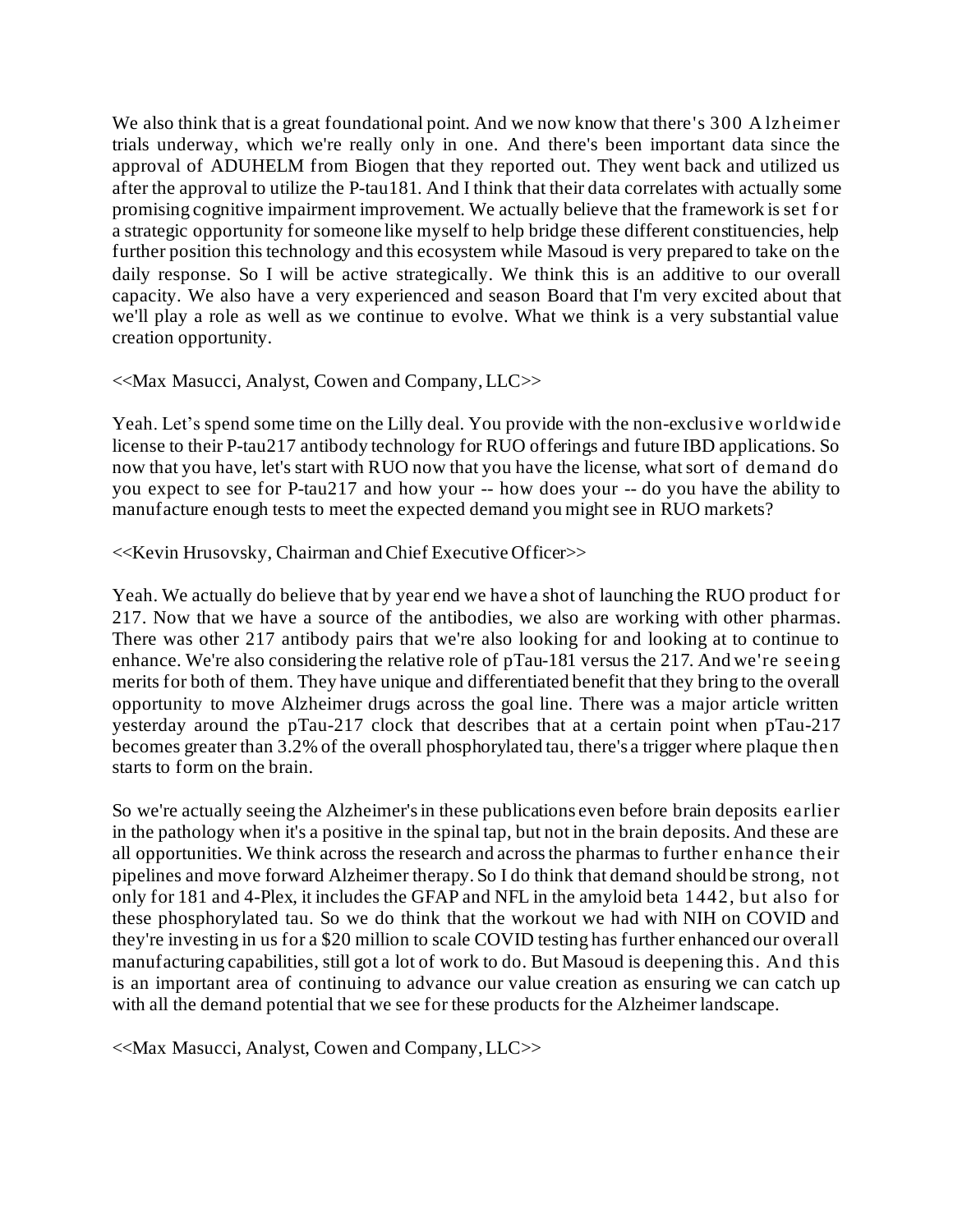So what is it that really opens up this space to participate and those other call it 299 Alzheimer's trials?

<<Kevin Hrusovsky, Chairman and Chief Executive Officer>>

Well, interestingly, we showed in some of our previous investor calls, an actual letter that we've now sent from me to the CEOs, the Chief Medical Officers and the CSOs of all the pharma and biotech companies that are running these 300 Alzheimer trials. We think that there's an incredible potential to increase the efficiency of the recruitment as well as someday actually have endpoints that are more material and more beneficial to advancing the drugs in the pipeline. So the probability of a getting and approval we think could be significantly enhanced by using our tech technology.

So we shared it with all the investors that we sent these letters to any company that has an Alzheimer trial underway. So we think the investors can help us here too, because many of you own these companies that have Alzheimer trials underway. And so ensuring that Quanterix's technologies are being deployed is a way we think to create enhanced value for your portfolios as well as for the Alzheimer patient ultimately. And then secondarily, building out an overall longer term acumen in diagnostics to be able to screen and triage Alzheimer patients, and then monitor the performance of the drug into patient. We think is something that the payers are going to be very interested in.

And so we are now starting those investments and laid out a three pronged attack for LDT first, single site IBD through the breakthrough designation, second on single-plexes, and then ultimately the possibility of either teaming up, partnering or going directly into distributed IBD. Those are longer term propositions, but we do feel like we're now at a place where we have good validation that these pathways have a lot of opportunity for our investors.

<<Max Masucci, Analyst, Cowen and Company, LLC>>

So it's, it sounds like, I mean, it, there can be an immediate impact on enrollment, right? But there's also an opportunity for longitudinal monitoring and eventually screening. So it'll probably play out in phases. Does that sound -- is that, are we thinking about that correctly?

<<Kevin Hrusovsky, Chairman and Chief Executive Officer>>

Yeah. I would say that the first two years of impact, the more we do to further build out the diagnostic opportunity, it further enhances the interest in using us for research. And so the demand profile for these biomarkers for neuro, not just, Alzheimer's also MS, Parkinson's, ALS and even concussion. The real revenue opportunity in the near term is going to be in research. And then the longer term opportunity as we crossover into these different entries into diagnostics, but again, working on that diagnostics now further enhances the interest in using us because we have a pathway that's emerging into the clinic, and that's important to many of the pharmas is to have the ability for payers to help monitor, whether a patient is a high probable candidate to benefit from the therapy and then monitor whether the patient is benefiting through minimum residual disease monitoring. So we have a longer term opportunity in diagnostics that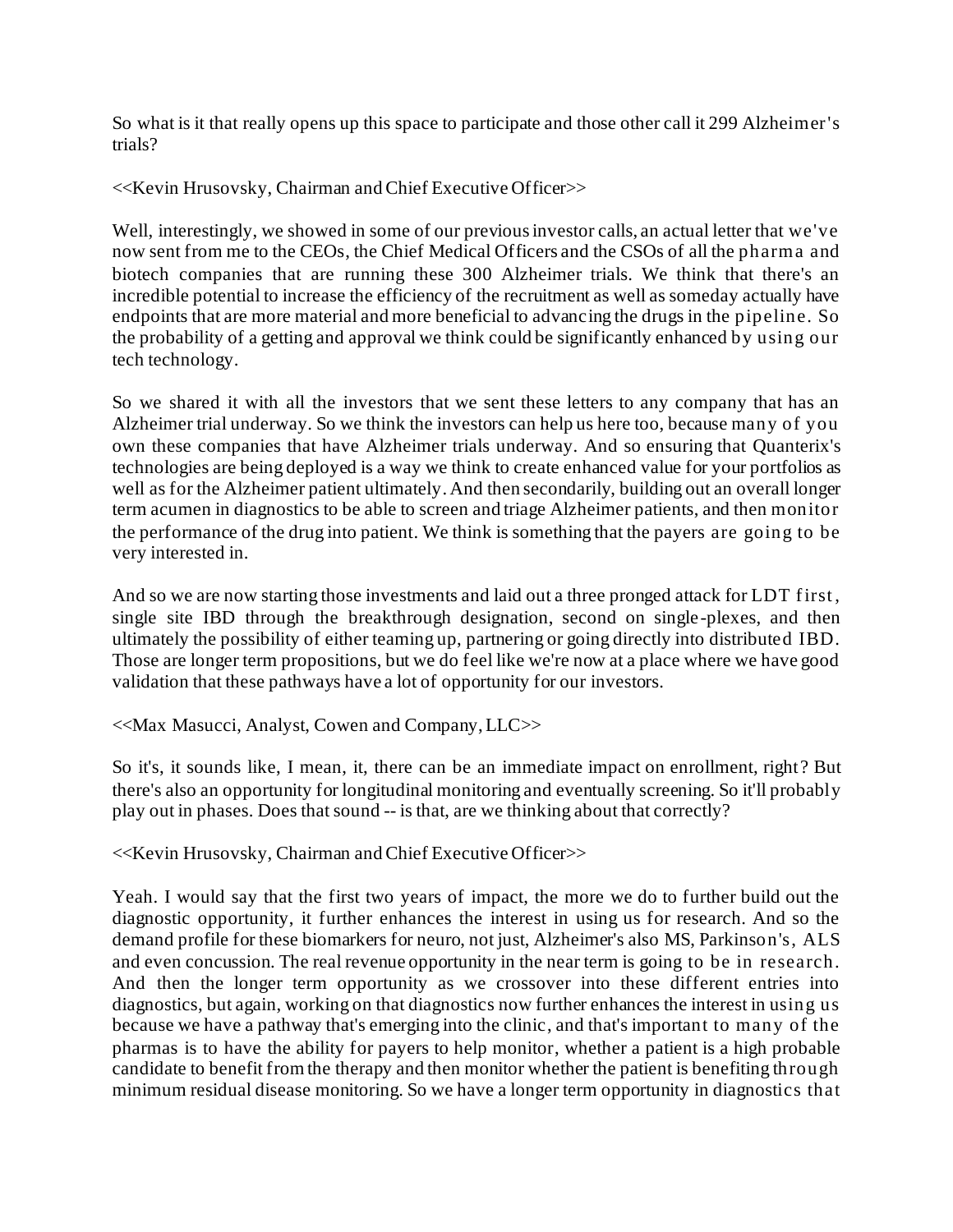by working on it now and investing on it now, it enhances our research revenues for the next two years.

<<Max Masucci, Analyst, Cowen and Company, LLC>>

Some of the area under the curve data for the multiplex offerings has been fantastic. I'm curious, we have Lilly with pTau217, others with pTau181, some others with Aβ42 to Aβ40. But what sort of receptivity are you seeing for some of the multiplex offerings on the research and in biopharm side of things?

<<Kevin Hrusovsky, Chairman and Chief Executive Officer>>

Yeah. It's a very interesting question because we are very excited that to have the partnerships with Siemens and with Abbot and maybe Roche being one of our larger customers, these diagnostic houses are distributed IBD, and they're pretty much single plex across about 212 proteins. And they're collecting a lot of revenue. And most of what they see is the disease after symptoms present with those technologies, things like troponin that you can detect it after the heart attack occurs. When we view the overall infrastructure of the FDA for this landscape of proteins, we do think single plex is an easier way move in initially. And we got enough area under the curve. We believe based on the current publications to do this with single plex 181 and potentially even 217. But then we do see advantages to adding NFL and GFAP, other ways to create specificity and to be able to see the disease with greater sensitivity earlier.

So we do ultimately believe that there's interest in research in the drug development area, there are already using our 4-Plex. It's a fairly common assay now for a lot of the Alzheimer's trials and the other neuro trials. But moving into diagnostics someday of 4-Plex increases area under the curve allows you to see with greater precision earlier in the disease pathology. We do think multiplex longer term will be very valuable inside of the diagnostic as well. So we do expect that that will help the area under the curve, but initially we'll work with the regulatory agencies more around single plexes from a diagnostic perspective later on adding on the other biomarkers to make more efficient multiplexes with greater precision.

<<Max Masucci, Analyst, Cowen and Company, LLC>>

Yeah. And we've talked about NFL being -- can be somewhat of a check engine light, then you can reflex to other tests in the portfolio. I think that's -- it's interesting too. One of the trends that we're tracking in the liquid biopsy space is the role of advanced imaging alongside blood-based offerings. So Guardant made an investment in an advanced imaging company last year in the detect a study for a blood-based multi-cancer screening test. The cancers -- a patient would go positive for the test, but then they would reflex the PET imaging to localize and confirm. And so, yeah, I think it's but then you also have Guardant adding immune signatures to their -- alongside their core genomic alteration and methylation signals. So we are seeing the layering in of the proteomics aspect. So there's a lot to track there, but…

<<Kevin Hrusovsky, Chairman and Chief Executive Officer>>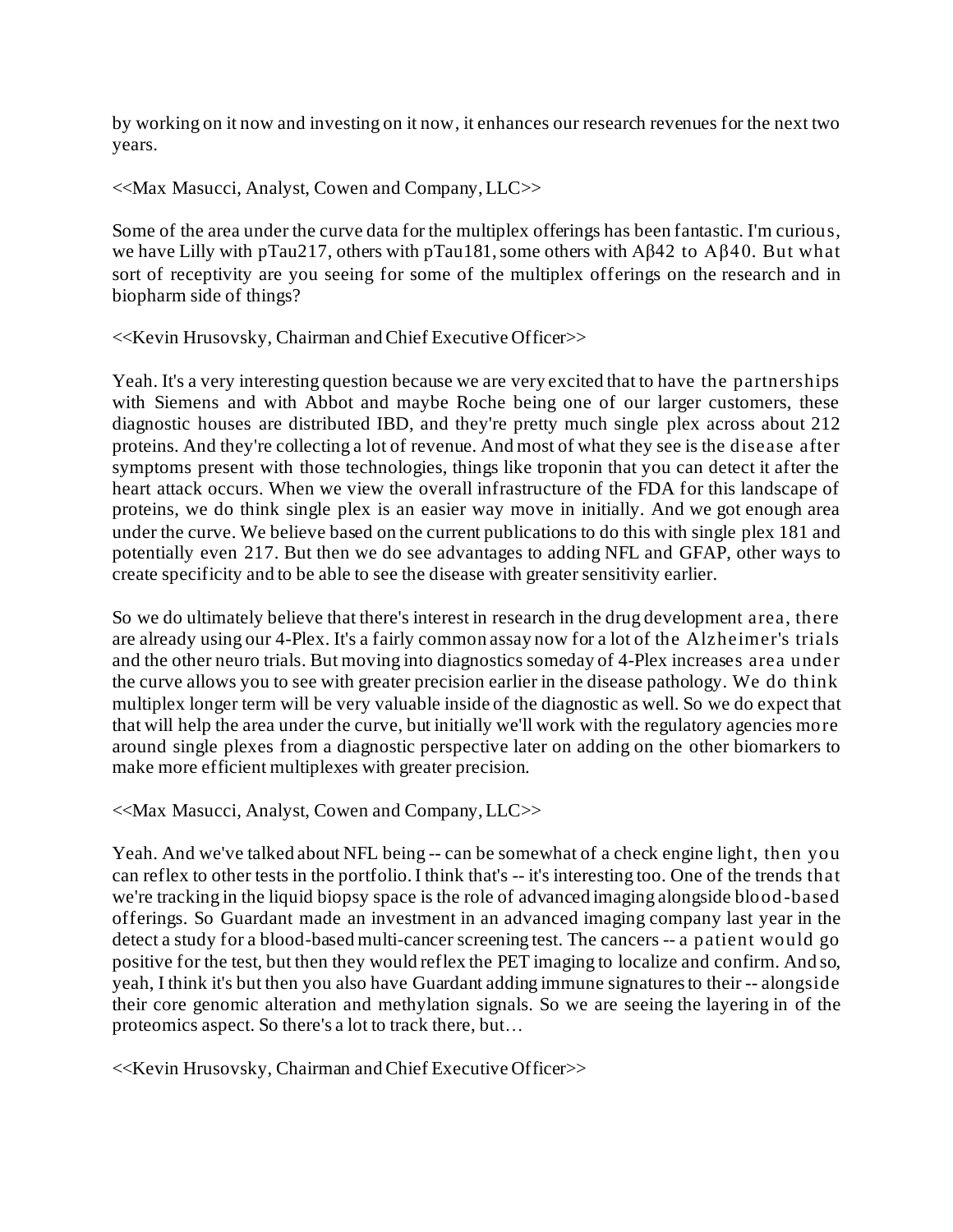Just on that point, Max, our initial breakthrough device designation from the FDA is for triaging with imaging. So we actually do see imaging having a great compliment, particularly when you're into the phase of the pathology where there's already been plaque deposited on the brain and the images are able to depict that and see movements up and down. I think that this area of imaging complementing and biomarkers complementing imaging is a very important area that I think will be traversing for quite a while, because most of the imaging is the considered the go al standards today. And so the key here is. can you see the pathology earlier than wind up you see image deposits similar to cancer, many times, it takes a while before a tumor agglomerates enough cells that you can actually detect it in imaging. And there's a lot of movement for liquid biopsies trying to see cancers long before they accumulate into a tumor. So very similar for the brain, I do think the triaging with imaging will be a very important component of the evolution over the next five to seven years.

## <<Max Masucci, Analyst, Cowen and Company, LLC>>

Yeah. And in the comparison on the oncology side, it'd be -- and when we were talking to Guardant yesterday, they were saying certain cancer types, it's easy to assess the tumor of origin, others, it's a lot more challenging. And so the role of imaging will be different among dif ferent screening tests. But I just think that that blood plus imaging in a complimentary fashion is really interesting…

## <<Kevin Hrusovsky, Chairman and Chief Executive Officer>>

Another shot on goal, Max that we have with our NFL. The engine light is in MS. And there's numerous over 500 third party peer reviewed publications now where once you've been diagnosed with MS and there's 16 approved drugs, getting the patient onto the right drugs typically is done with MRI today. And that could take two years before MRI can pick up whether or not the drug that you're utilizing is the most effective. And there's a lot of reporting that wit h NFL and blood biomarkers, you might be able to see that within a month or two after taking the new drug. So the cycle time of getting a person onto the appropriate drug is something that the payers are very interested in and can be the difference between someone having MS, dying standing up or dying in a wheelchair, getting them on the right technology the fastest. And so that's again, where I think blood biomarkers NFL can play an important role.

# <<Max Masucci, Analyst, Cowen and Company, LLC>>

Yeah. And just the general topic of -- you see disease modulating therapies that seek to slowdown neurodegeneration being able to detect disease in the earlier phases allows the disease modulating therapies to start making an impact sooner rather than later. But if you look at say, a genome as the disease modulating therapy, that's a bit different from some of the other therapeutics that are used to treat cancers and whatnot. But it really lines up with the screening opportunity. So it's…

<<Kevin Hrusovsky, Chairman and Chief Executive Officer>>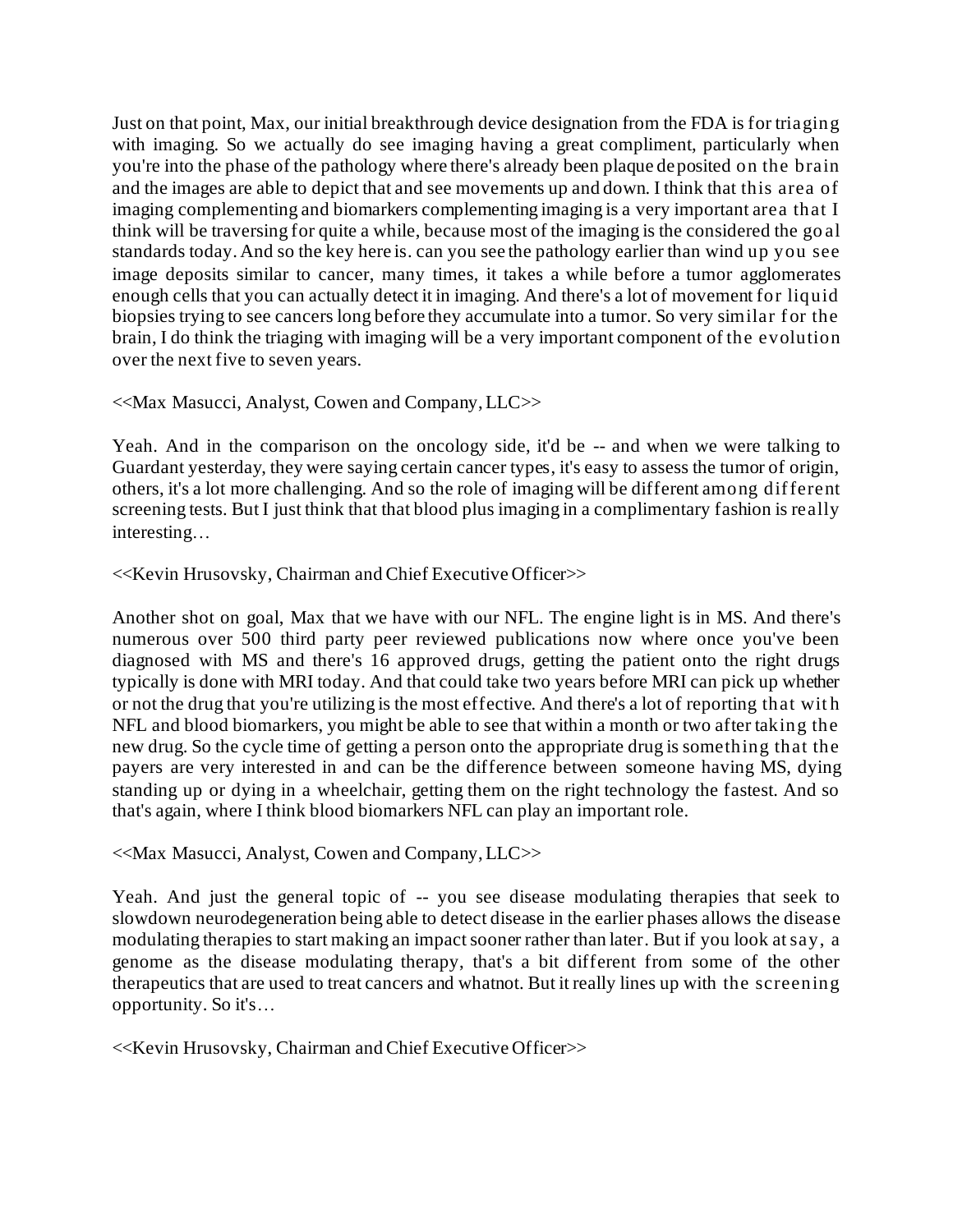Yeah, I think that there's a category of medicine that we think is evolving here. It's more like diagnostic therapies where you're using the diagnostic to identify and intercept the disease early enough, that the therapy only has to stop the progression in order to prevent the symptoms. And so, in a case of Alzheimer's, there's several third party peer view publications seeing elevation in familial Alzheimer patients as early as 15 years before dementia. So the concept is, if you can intercept it, see the pathology and then put therapies in place that just stopped the progression. You could actually potentially have an approved product that might look different than a traditional therapy that might have to reverse the actual pathology. So I do think the concept of diagnostic therapy that category and the relative of role of the diagnostic and the therapy could be shifting some by intercepting disease before symptoms.

## <<Max Masucci, Analyst, Cowen and Company, LLC>>

Yeah, absolutely. Obviously, you indicated that we could see some similar partnerships, similar to Lilly with other big players in neurotherapeutics would be great to hear, what gives you confidence in that opportunity. And if you look at the deals you could sign with other big players, how they would be similar or different from the deal you signed with Lilly?

## <<Kevin Hrusovsky, Chairman and Chief Executive Officer>>

Yeah. We actually look at the Lilly deal being transformative not only because of the antibody license, but they've also established a collaborative agreement framework, where they can interact with us using our accelerator, our services organization to run different trials for optimization of different types of biomarkers, for different types of drugs that they're trying to get approval for. So the agreement is actually written to crossover beyond neuro into oncology and other disease areas, which we think once again, biomarkers can play an invaluable role in the whole drug development process. And so the accelerator lab, this year will support Lilly in a very important way around much of what they're doing in Alzheimer's, but someday we see it evolving into other categories. And we also see the framework allowing us to work with Lilly around an actual diagnostic to move into the clinic with something that could help them with screening and with patient monitoring and which we're hopeful that that would be a generic FDA approved type product as opposed to a companion product.

And we do think that there's other pharmas that because of ADUHELM some of the controversy that initially got created because of the concern that it was only reducing plaque without demonstrating clinical benefit. Again, subsequent to that, they have used the pTau-181 to bring more value to the potential for, to show cognitive impairment improvement. But in the end, I do think that many of the pharmas are looking for a leg in both the development of the drug and also in the clinic to support the pain and the reimbursement. So I do think that we'll see other pharmas that are in this Alzheimer cascade to tap in on some of these neuro markers that we have, as well as we've seen in MS, there were two drugs approved by Roche and Novartis back in 2020 utilizing our NFL. So I do think that, our overall suite of biomarkers right now has been concentrated across neuro, but we also have a lot that we can do in oncology and cardiology and infectious disease. So I do think we're hopeful that we'll see more and more agreements across pharma that exploit the potential of these biomarkers to help them get drugs approved efficiently, and then subsequently to help them get reimbursed with payer linkage.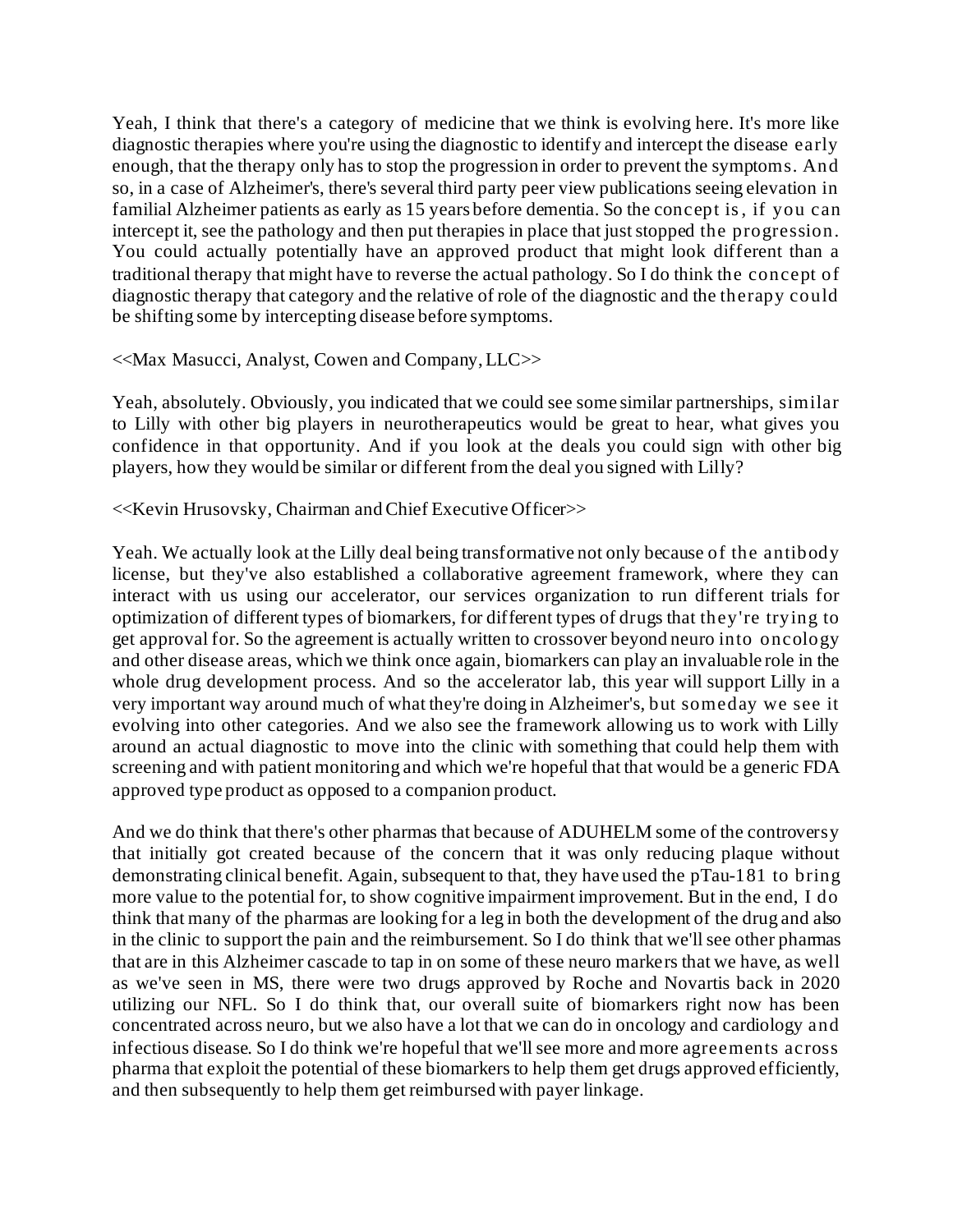<<Max Masucci, Analyst, Cowen and Company, LLC>>

Yeah. Makes sense. All right. So we have six minutes, maybe let's spend some time on pTau-181. In October, you were granted breakthrough device designation by the FDA. It's an aid in diagnostic evaluation for Alzheimer's disease. Do you have a sense for when we could see a final approval for the pTau-181 tests, what sort of evidence will you be generating in 2022 to support that, and then maybe after we could just touch on the LDT versus single site IBD strategy?

<<Kevin Hrusovsky, Chairman and Chief Executive Officer>>

Yeah. I do think we've been recruiting some very important leaders in the field . Masoud being the first coming from PerkinElmer, having run their diagnostics business, Dawn Mattoon is now running a large portion of our diagnostic opportunity. We also brought in a new Chief Commercial Officer. That's playing a role in trying to senior level sell based on the positioning that we talked about earlier. So I do think the 181 we're obviously going to see research advances in revenue in 2022. It's a great growth catalyst as is potentially 217 toward the end of the year. But I think that we are trying to be very conservative in any guidance we give on the diagnostic revenue generation. And what we said was by the end of 2023, we would have an LDT but we did say, recently that we are going to work on the validation this year of the 217 in our LDT.

So I'm sorry, the 181 in our LDT. So I do think you're going to see us making a nice progress on the 181, but I wouldn't expect revenues diagnostically until later stage 2023 to be safe. And again, we do have a track record of being quite conservative of trying to ensure we don't put the risk onto our investors. So we tried to provide guidance. It was an increase to the consensus, but we are staying conservative, given all the different pieces of the puzzle that are going on geopolitically right now. But again, it was an increase. And we do think that the diagnostic revenue was not part of that. We don't see that occurring until 2023.

<<Max Masucci, Analyst, Cowen and Company, LLC>>

Yeah. So all those years at Caliper, seven years at Quanterix, every time a quarter -- quarterly print comes out, the numbers have looked good. You're transitioning from the hands on operational role to Chairman. But you did initiate for the first time guidance. So would love to hear the guidance philosophy, why you felt it was appropriate to initiate guidance this year. And just if you could speak to the levers and bridging the low end to the high end key assumptions, that'd be great.

<<Kevin Hrusovsky, Chairman and Chief Executive Officer>>

Yeah. The main thing was, we always said, we would only guide if we felt like there was a need where maybe one analyst was sitting in a place very different than the others, and that occurred. So we decided that this was the year to guide and to be conservative as we've always done. And so we did do an increase to the consensus. But at the same time, we do feel that we've been de risking it substantially by doing things like the Lilly deal, which creates a lot of revenue certainty and opportunity. So our whole objective here is to ensure we continue to grow, ensure we don't